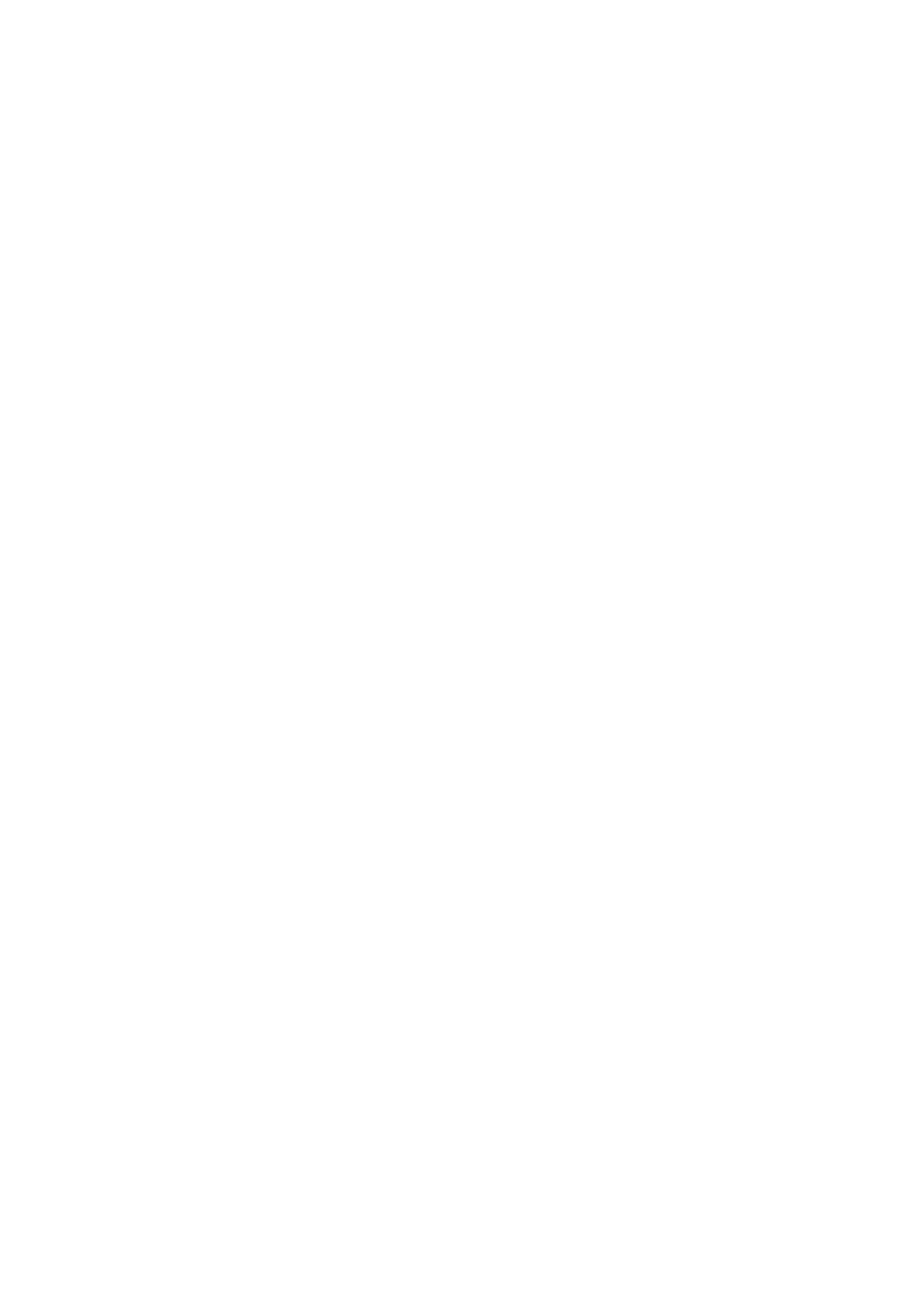# **Ministry of Justice Report on use of closed material procedure (from 25 June 2017 to 24 June 2018)**

Presented to Parliament pursuant to section 12 of the Justice and Security Act 2013

December 2018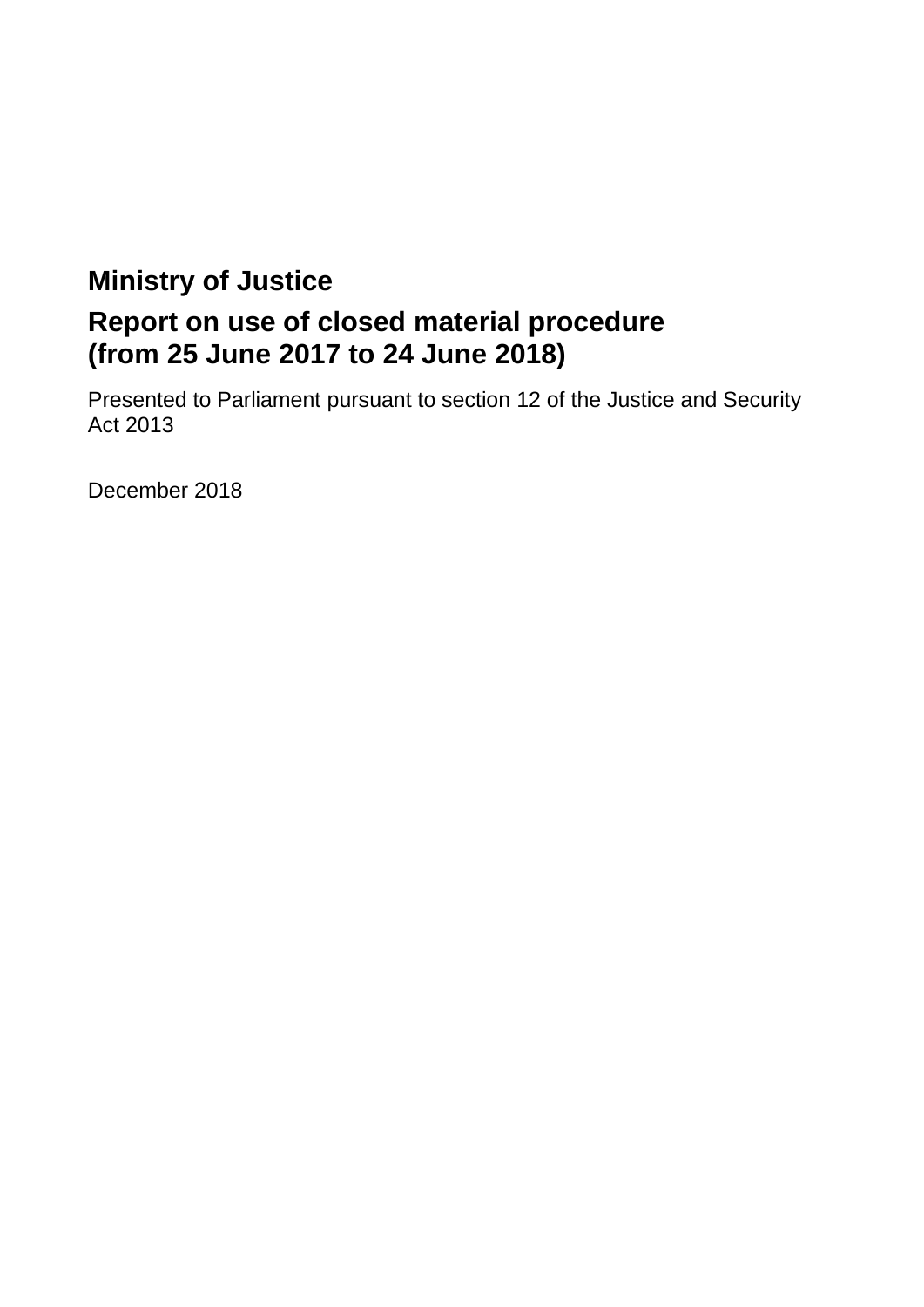

#### **© Crown copyright 2018**

This publication is licensed under the terms of the Open Government Licence v3.0 except where otherwise stated. To view this licence, visit [nationalarchives.gov.uk/doc/open-government](http://nationalarchives.gov.uk/doc/open-government-licence/version/3/)[licence/version/3](http://nationalarchives.gov.uk/doc/open-government-licence/version/3/)

Where we have identified any third party copyright information you will need to obtain permission from the copyright holders concerned.

This publication is available at<https://www.gov.uk/government/publications>

Any enquiries regarding this publication should be sent to us at [HumanRights@justice.gov.uk](mailto:HumanRights@justice.gov.uk)

ISBN 978-1-5286-0776-6

CCS0818382068 12/18

Printed on paper containing 75% recycled fibre content minimum

Printed in the UK by the APS Group on behalf of the Controller of Her Majesty's Stationery Office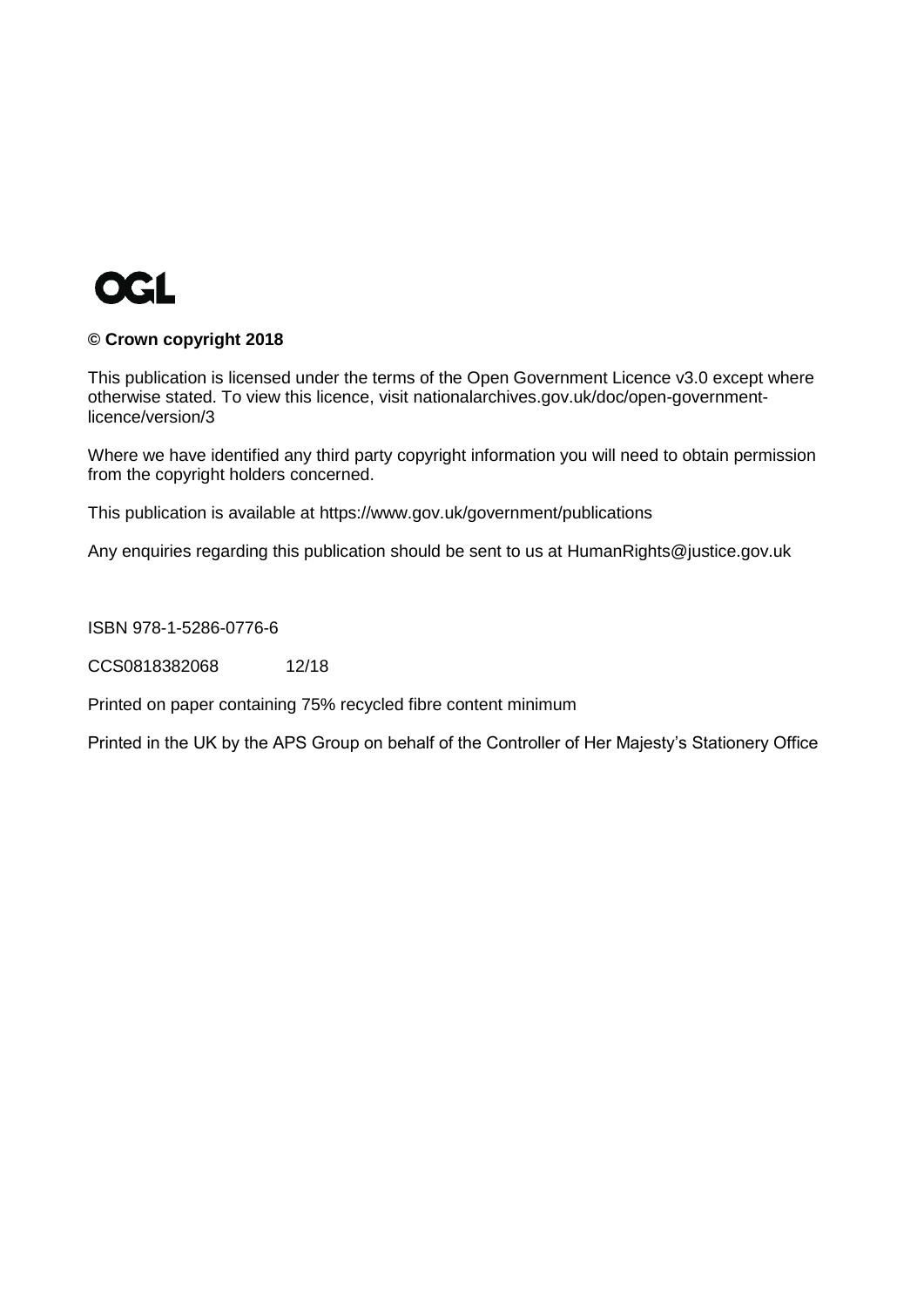#### **Contents**

| Report on use of closed material procedure (from 25 June 2017 to 24 June 2018) | 3              |
|--------------------------------------------------------------------------------|----------------|
| Applications                                                                   | $\overline{4}$ |
| <b>Declarations</b>                                                            | 5              |
| <b>Revocations</b>                                                             | 6              |
| Final judgments                                                                | $\overline{7}$ |
| Additional information                                                         | 8              |
|                                                                                |                |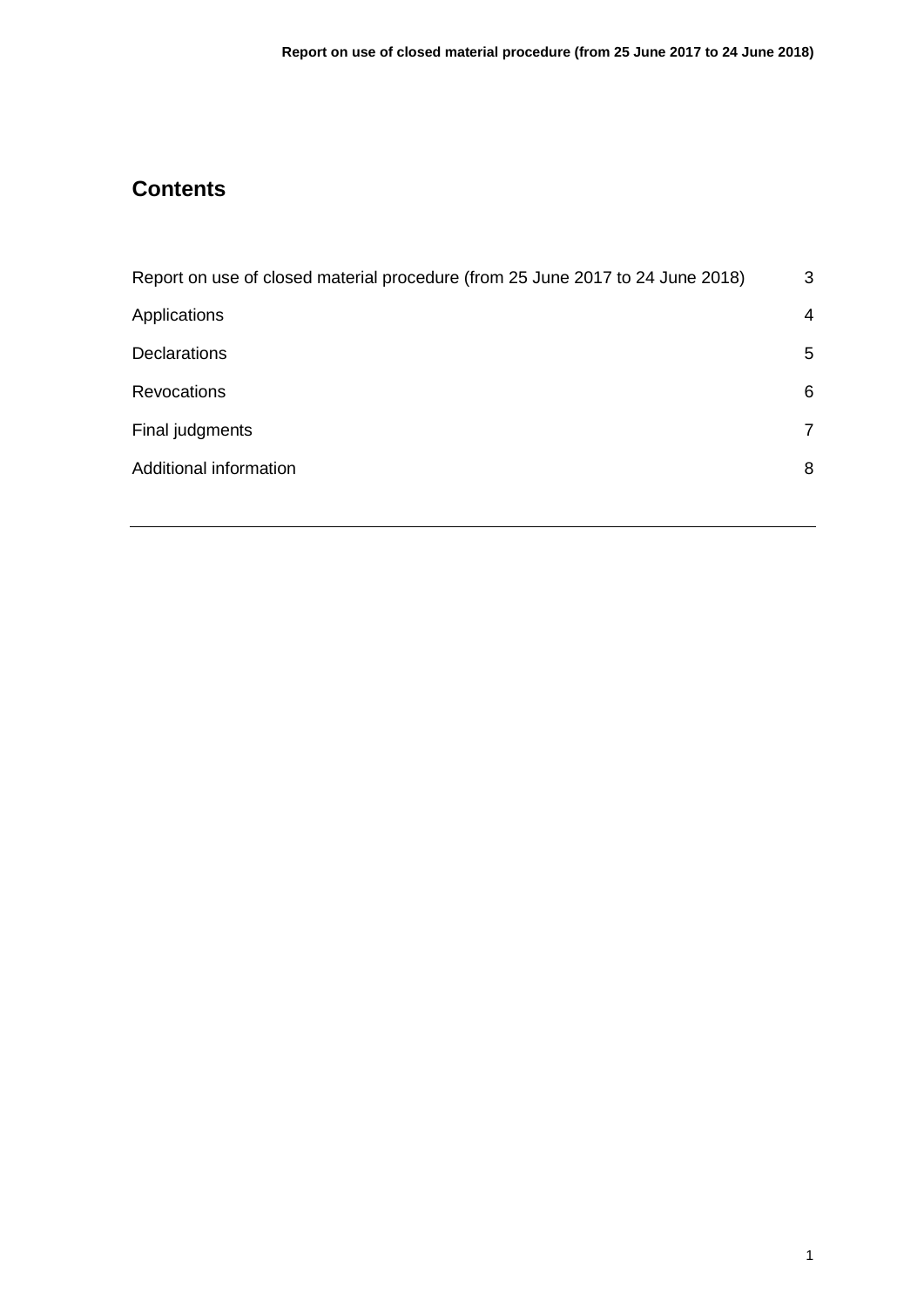**Report on use of closed material procedure (from 25 June 2017 to 24 June 2018)**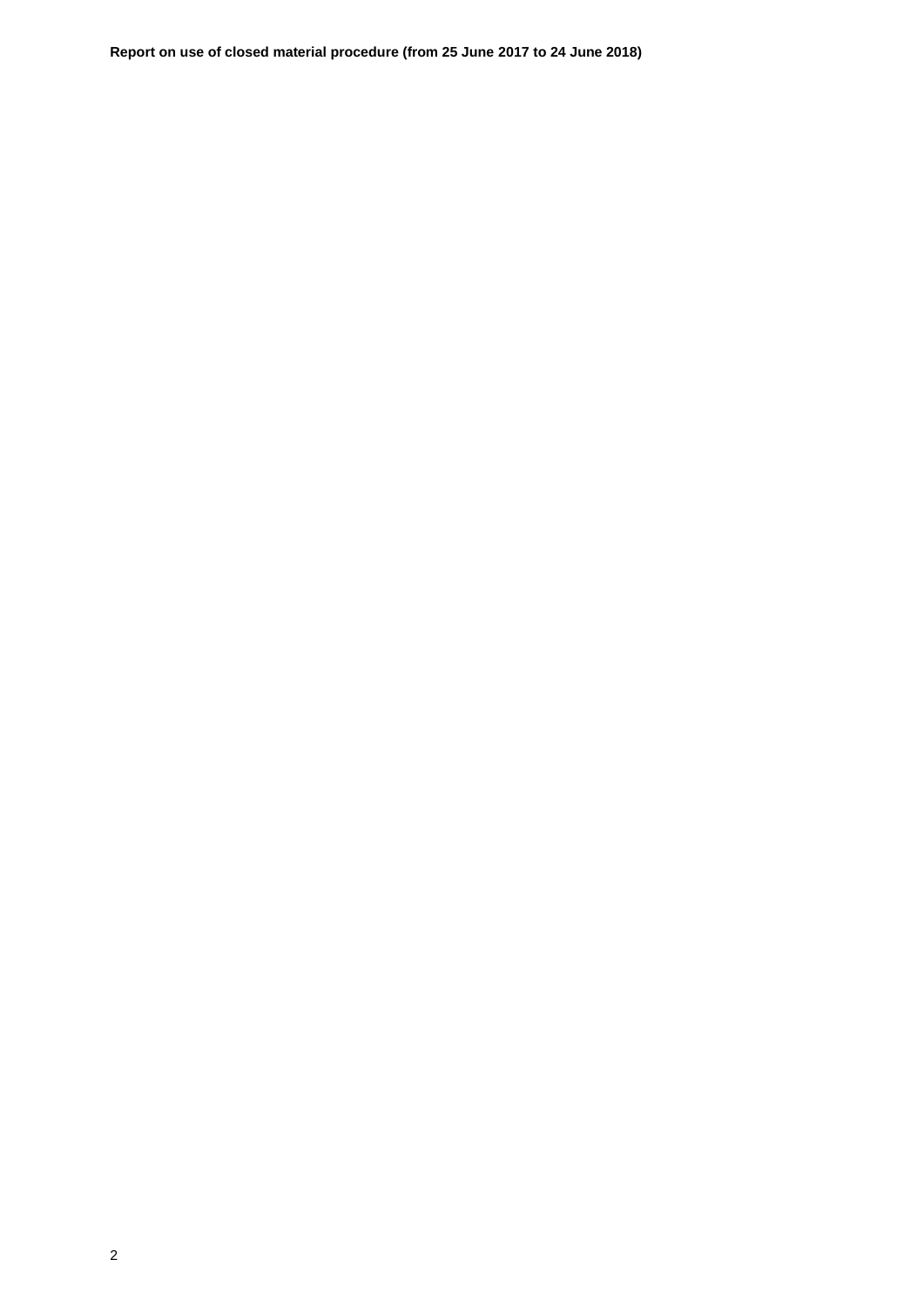#### **Report on use of closed material procedure (from 25 June 2017 to 24 June 2018)**

Section 12(1) of the Justice and Security Act 2013 ("the Act") requires the Secretary of State to prepare (and lay before Parliament) a report on the use of the closed material procedure (CMP) under section 6 of that Act. Under section 12(4) of the Act, the report must be prepared and laid before Parliament as soon as reasonably practicable after the end of the twelve month period to which the report relates.

The report is submitted in the form of the tables below. The first set of tables ("Applications", "Declarations", "Revocations", "Final Judgments") lists numbers, as prescribed by section 12(2) of the Act. The second set of tables ("Additional Information") provides the names of the cases referred to in the first set; this additional information is provided at the discretion of the Secretary of State under section 12(3) of the Act.

This is the fifth annual report on this subject and covers the period from 25 June 2017 to 24 June 2018.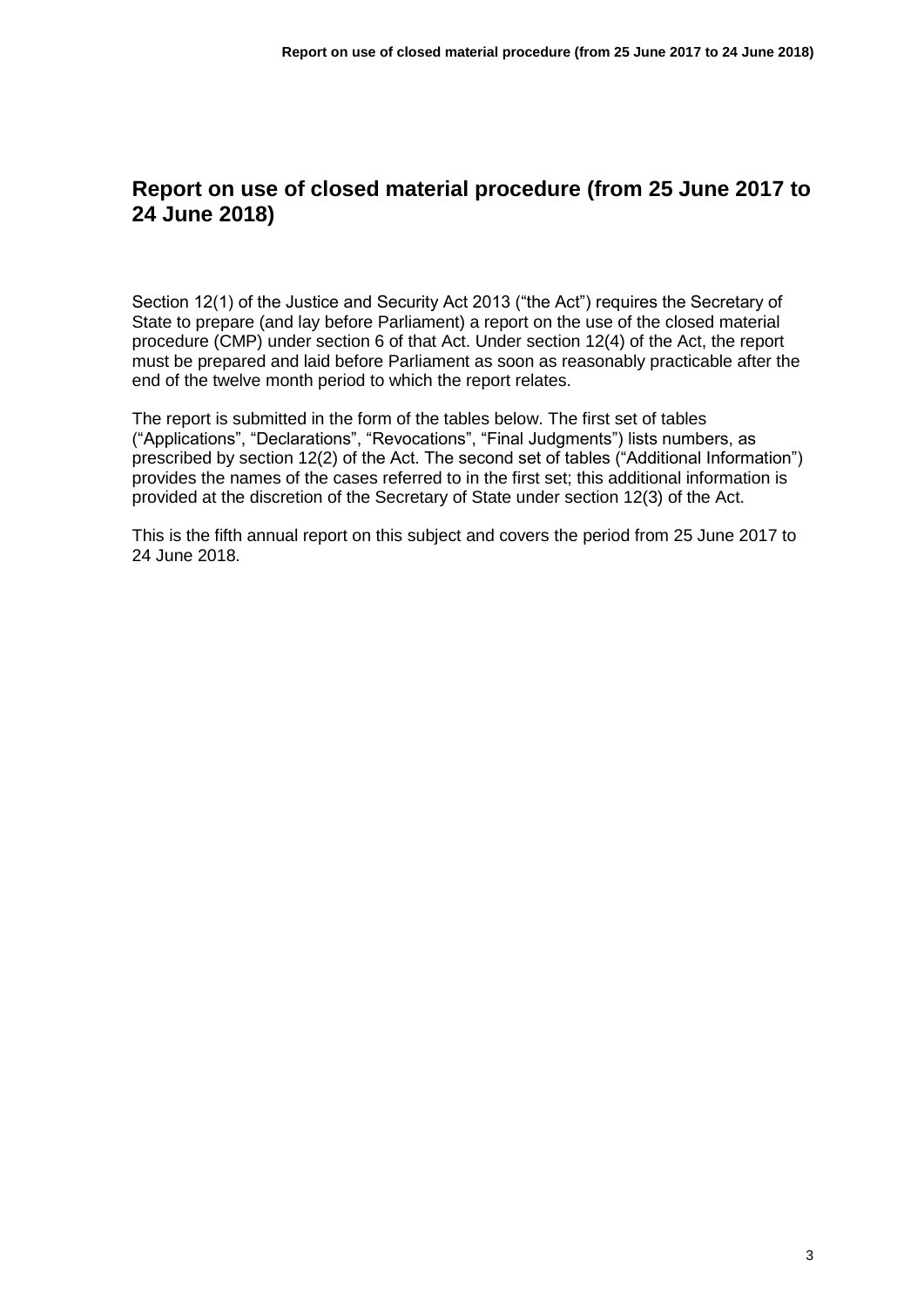# **Applications**

| Applications for a declaration that a CMP application may be made in<br>proceedings during the reporting period                                 |  |  |
|-------------------------------------------------------------------------------------------------------------------------------------------------|--|--|
| Made by the Secretary of State                                                                                                                  |  |  |
| Made by persons other than the Secretary of State                                                                                               |  |  |
| Applications for a revocation of a declaration made by a court that a CMP<br>application may be made in proceedings during the reporting period |  |  |
| Made by the Secretary of State                                                                                                                  |  |  |
| Made by persons other than the Secretary of State                                                                                               |  |  |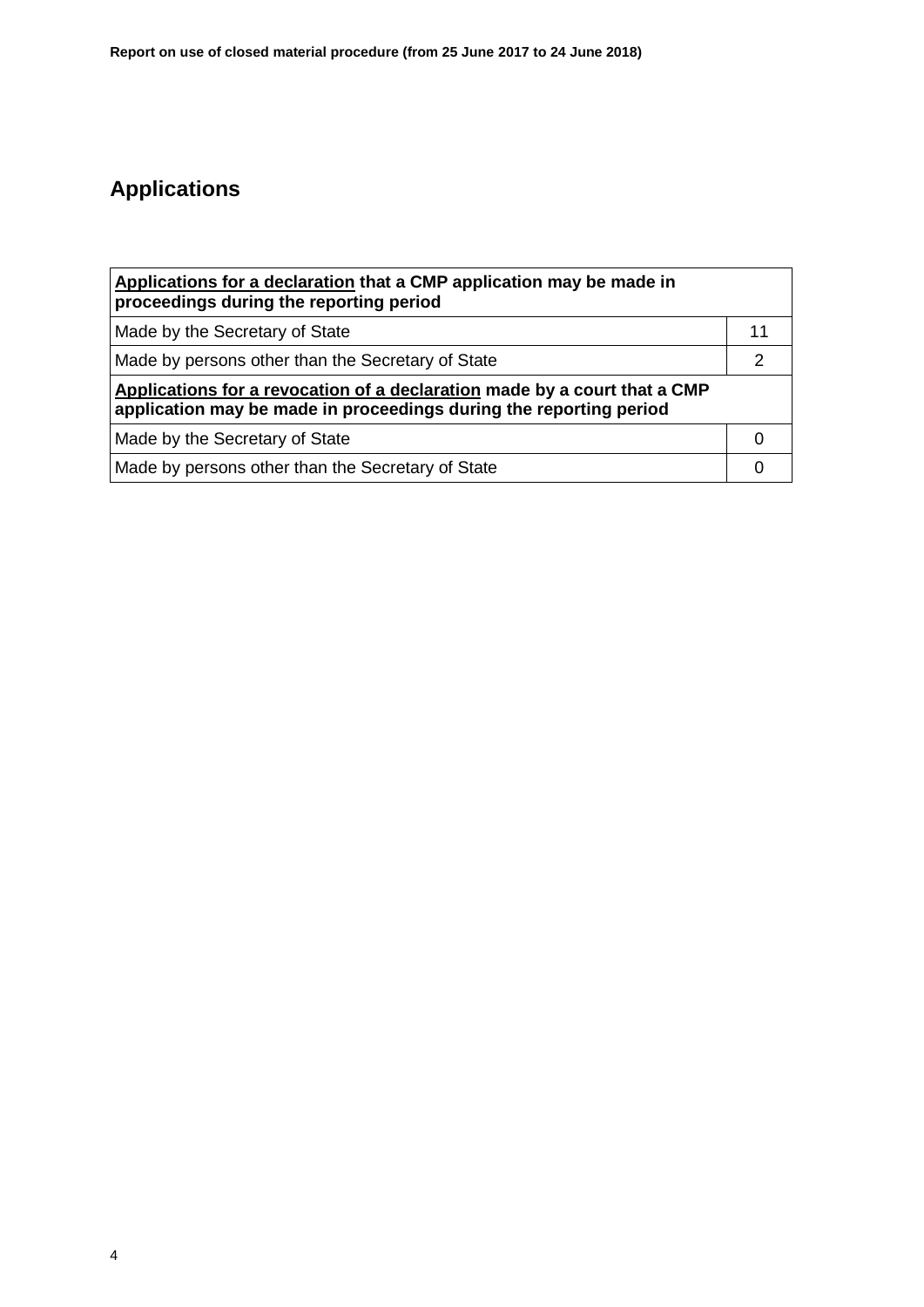#### **Declarations**

| <b>Declarations that a CMP application may be made in proceedings during</b><br>the reporting period               |    |
|--------------------------------------------------------------------------------------------------------------------|----|
| in response to applications made by the Secretary of State during the reporting<br>period                          |    |
| in response to applications made by the Secretary of State during previous<br>reporting periods                    | כי |
| in response to applications made by persons other than the Secretary of State<br>during the reporting period       |    |
| in response to applications made by persons other than the Secretary of State<br>during previous reporting periods |    |
| of the court's own motion                                                                                          |    |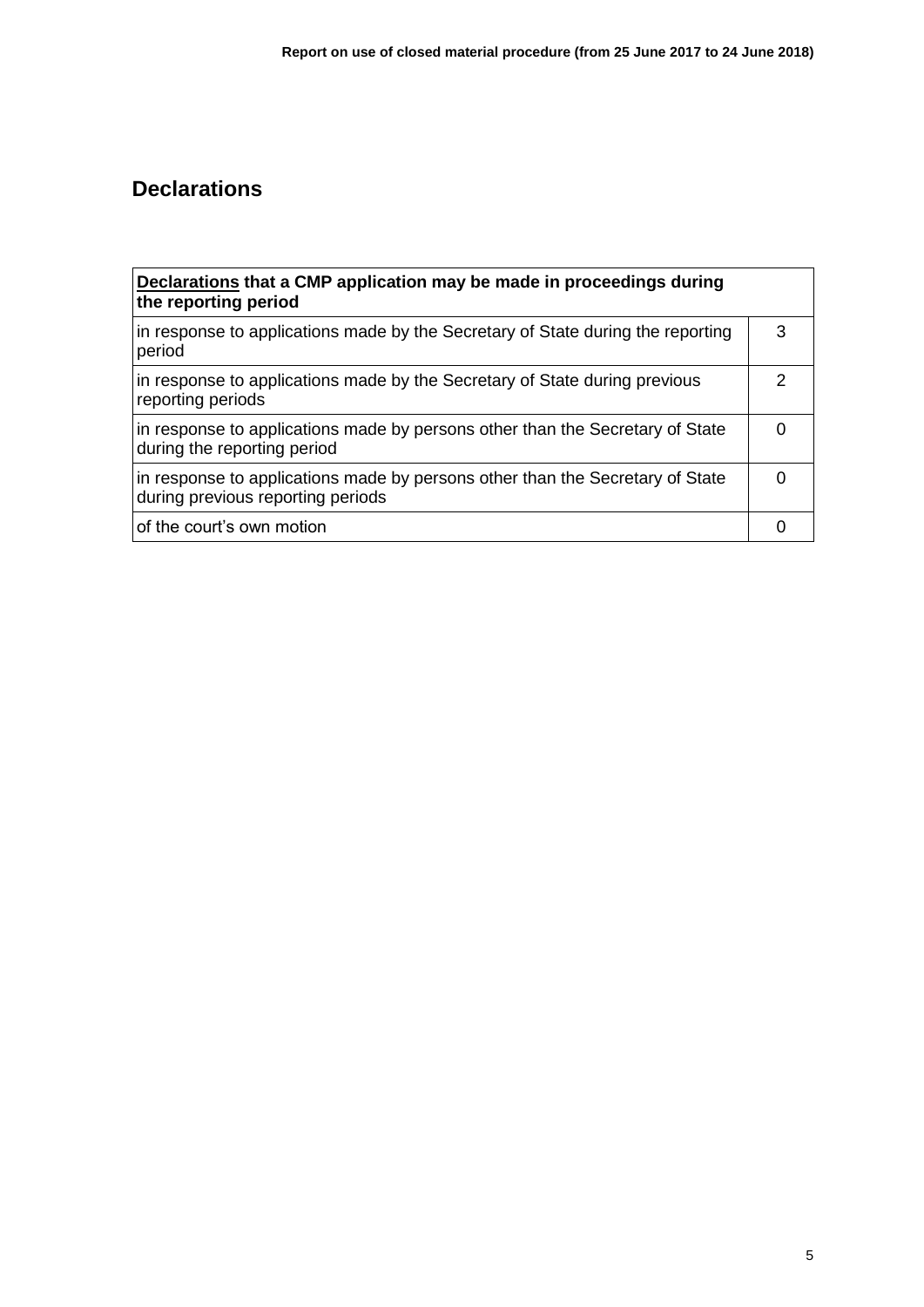### **Revocations**

| Revocations of declarations for CMP during the reporting period                                                    |  |  |
|--------------------------------------------------------------------------------------------------------------------|--|--|
| in response to applications made by the Secretary of State during the reporting<br>period                          |  |  |
| in response to applications made by the Secretary of State during previous<br>reporting periods                    |  |  |
| in response to applications made by persons other than the Secretary of State<br>during the reporting period       |  |  |
| in response to applications made by persons other than the Secretary of State<br>during previous reporting periods |  |  |
| of the court's own motion                                                                                          |  |  |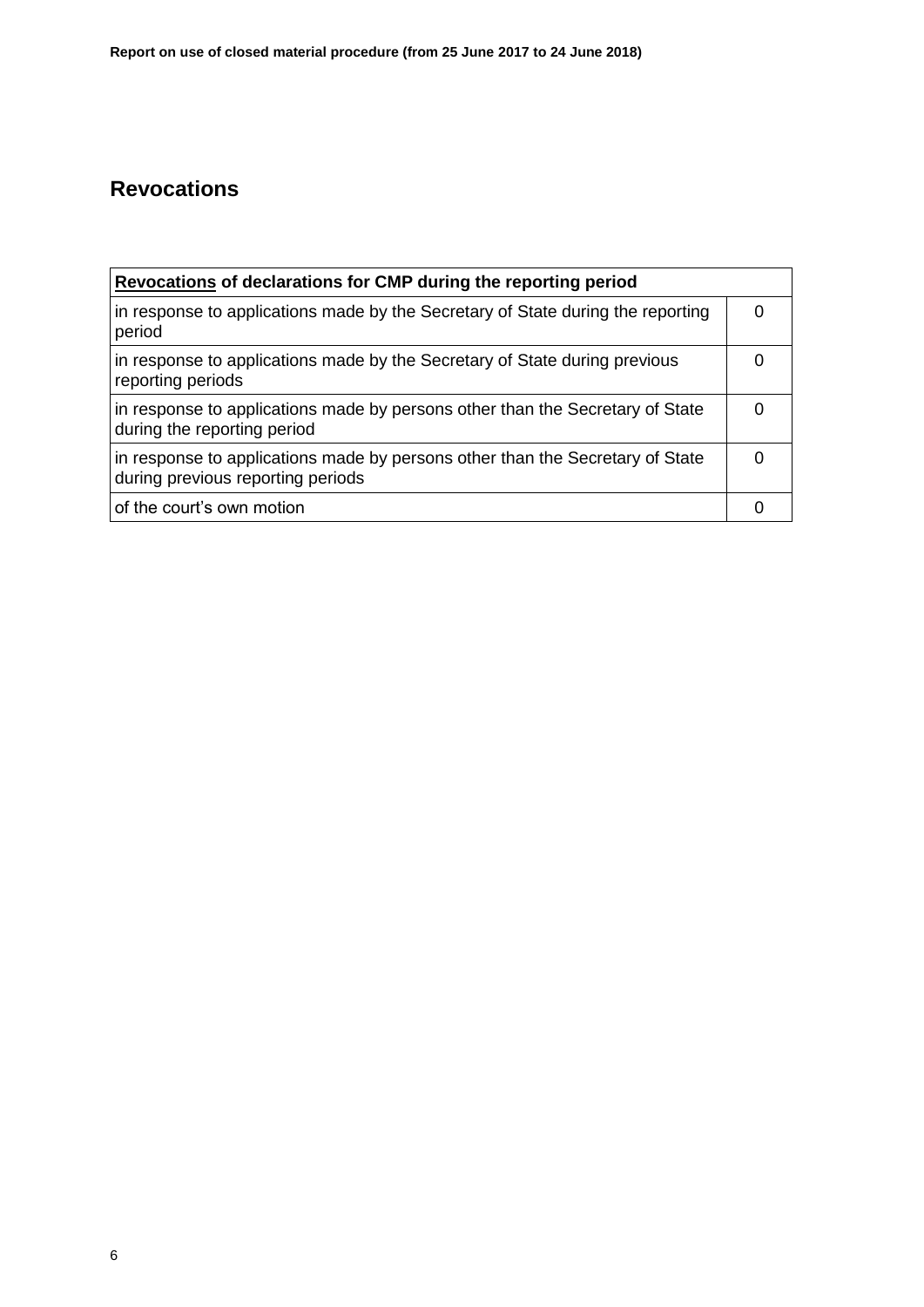# **Final judgments**

| Final judgments which are closed judgments -<br>made regarding the outcome of the application for a CMP under section 6<br>Justice and Security Act 2013 proceedings during the reporting period.     |  |
|-------------------------------------------------------------------------------------------------------------------------------------------------------------------------------------------------------|--|
| Final judgments which are NOT closed judgments -<br>made regarding the outcome of the application for a CMP under section 6<br>Justice and Security Act 2013 proceedings during the reporting period. |  |
| Final judgments which are closed judgments -<br>made to determine substantive proceedings.                                                                                                            |  |
| Final judgments which are NOT closed judgments -<br>made to determine substantive proceedings.                                                                                                        |  |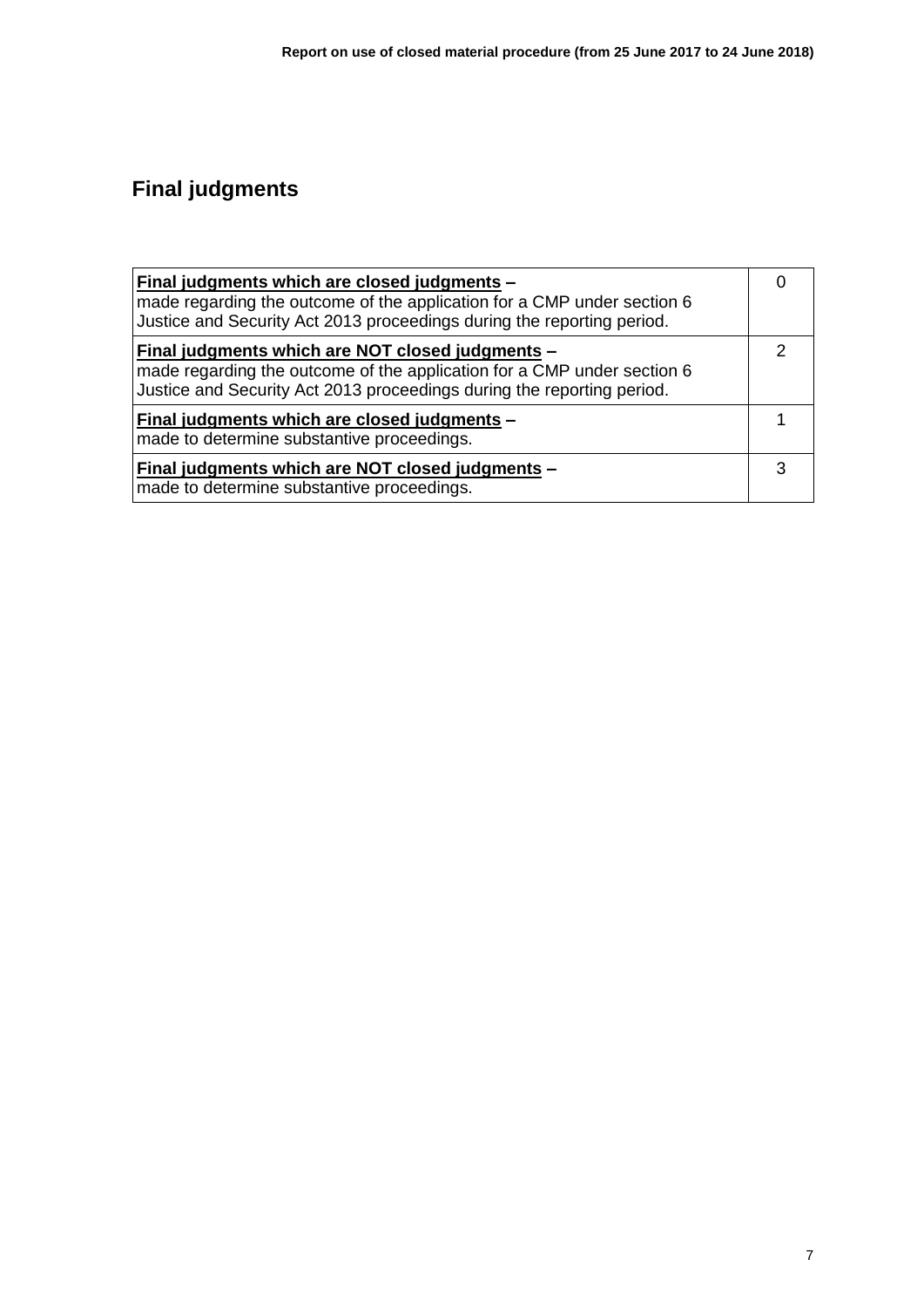#### **Additional information**

| <b>APPLICATIONS</b>                                                                                                                          | <b>Application made</b><br>by the Secretary<br>of State? | Claimant(s)         | Defendant(s)                                                                                                                                |
|----------------------------------------------------------------------------------------------------------------------------------------------|----------------------------------------------------------|---------------------|---------------------------------------------------------------------------------------------------------------------------------------------|
| <b>Applications for a</b><br>declaration that a<br><b>CMP</b> application<br>may be made in<br>proceedings<br>during the<br>reporting period | Yes <sup>1</sup>                                         | Abdusalam           | Secretary of State for<br>the Home Department,<br><b>Attorney General</b>                                                                   |
|                                                                                                                                              | Yes                                                      | B                   | Secretary of State for<br>the Home Department                                                                                               |
|                                                                                                                                              | Yes                                                      | <b>ND</b>           | Secretary of State for<br>the Home Department                                                                                               |
|                                                                                                                                              | Yes <sup>2</sup>                                         | Kamoka and others   | Security Service and<br>others                                                                                                              |
|                                                                                                                                              | Yes <sup>3</sup>                                         | Abushima and others | Security Service and<br>others                                                                                                              |
|                                                                                                                                              | Yes <sup>4</sup>                                         | Saleh Mohamed       | Security Service and<br>others                                                                                                              |
|                                                                                                                                              | Yes                                                      | Belhaj              | <b>Director of Public</b><br>Prosecutions, Secretary<br>of State for Foreign and<br><b>Commonwealth Affairs</b>                             |
|                                                                                                                                              | Yes                                                      | Abdule              | Secretary of State for<br>Foreign and<br>Commonwealth Affairs,<br>Secretary of State for<br>the Home Department,<br><b>Attorney General</b> |

<sup>&</sup>lt;sup>1</sup> The application for a CMP was made by the Secretary of State for Foreign and Commonwealth Affairs.

<sup>&</sup>lt;sup>2</sup> The application for a CMP was made by the Secretary of State for the Home Department on behalf of all defendants.

<sup>&</sup>lt;sup>3</sup> The application for a CMP was made by the Secretary of State for Foreign and Commonwealth Affairs on behalf of all defendants.

<sup>&</sup>lt;sup>4</sup> The application for a CMP was made by the Secretary of State for Foreign and Commonwealth Affairs on behalf of all defendants.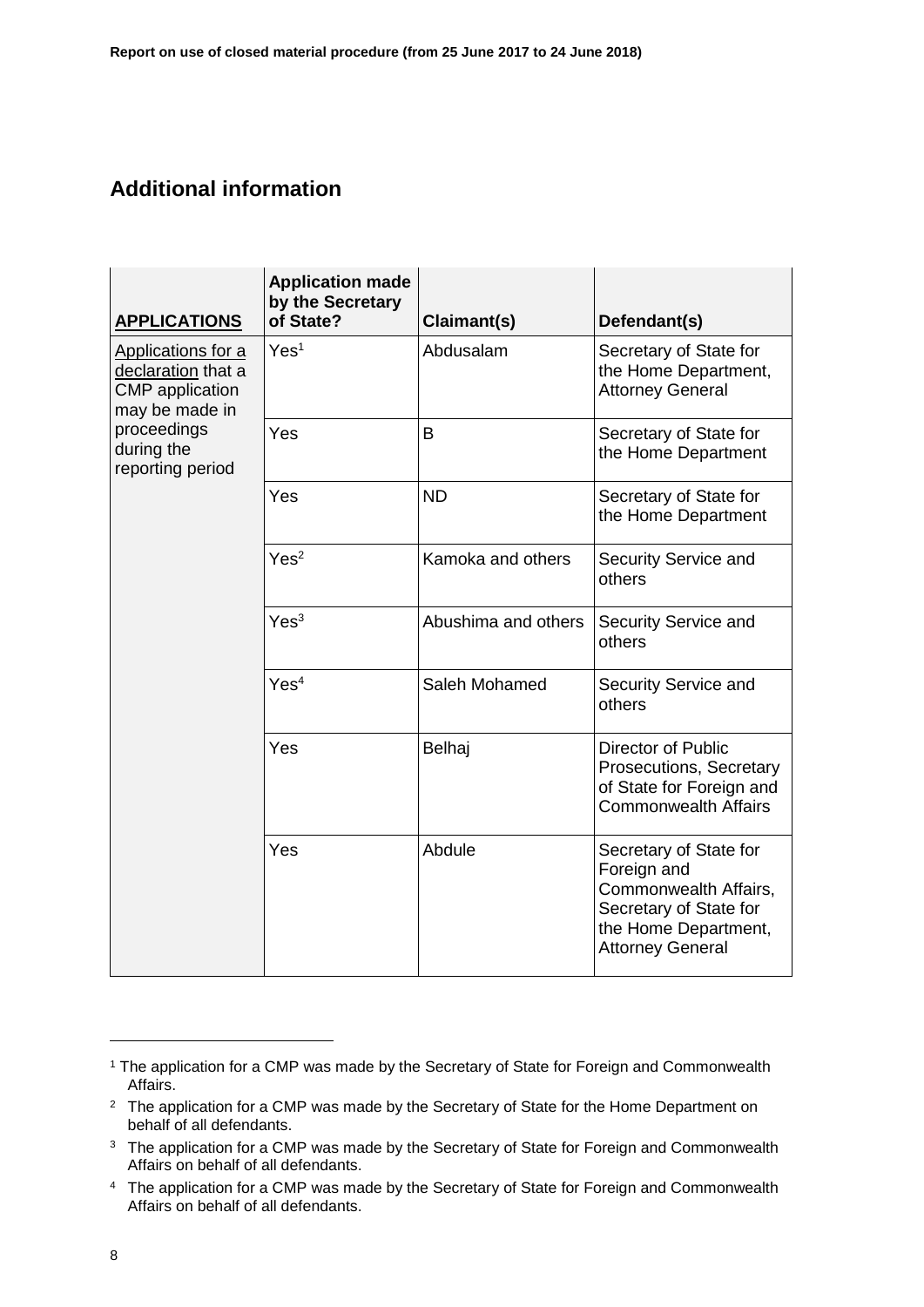| <b>APPLICATIONS</b> | <b>Application made</b><br>by the Secretary<br>of State? | Claimant(s)                       | Defendant(s)                                                                                                                                                                                             |
|---------------------|----------------------------------------------------------|-----------------------------------|----------------------------------------------------------------------------------------------------------------------------------------------------------------------------------------------------------|
|                     | No <sup>5</sup>                                          | Police Federation,<br>John Murray | Secretary of State for<br>the Home Department<br>and Secretary of State<br>for Foreign and<br><b>Commonwealth Affairs</b>                                                                                |
|                     | Yes                                                      | <b>James Martin</b>               | Secretary of State for<br>Northern Ireland (judicial<br>review)                                                                                                                                          |
|                     | Yes                                                      | Veronica Ryan                     | Secretary of State for<br>Northern Ireland (judicial<br>review)                                                                                                                                          |
|                     | No <sup>6</sup>                                          | Colin Keys                        | Chief Constable of the<br>Police Service of<br>Northern Ireland                                                                                                                                          |
|                     | Yes <sup>7</sup>                                         | <b>Anton Craig</b>                | Chief Constable of the<br>Police Service of<br>Northern Ireland, Public<br><b>Prosecution Service for</b><br>Northern Ireland,<br>Ministry of Defence, and<br>Secretary of State for<br>Northern Ireland |

|<br>|-

<sup>&</sup>lt;sup>5</sup> The application for a CMP was made by the Claimants, but it was refused.

<sup>&</sup>lt;sup>6</sup> The application for a CMP was made by the Chief Constable of the Police Service of Northern Ireland.

<sup>&</sup>lt;sup>7</sup> The application for a CMP was made by the Secretary of State for Northern Ireland on behalf of all defendants.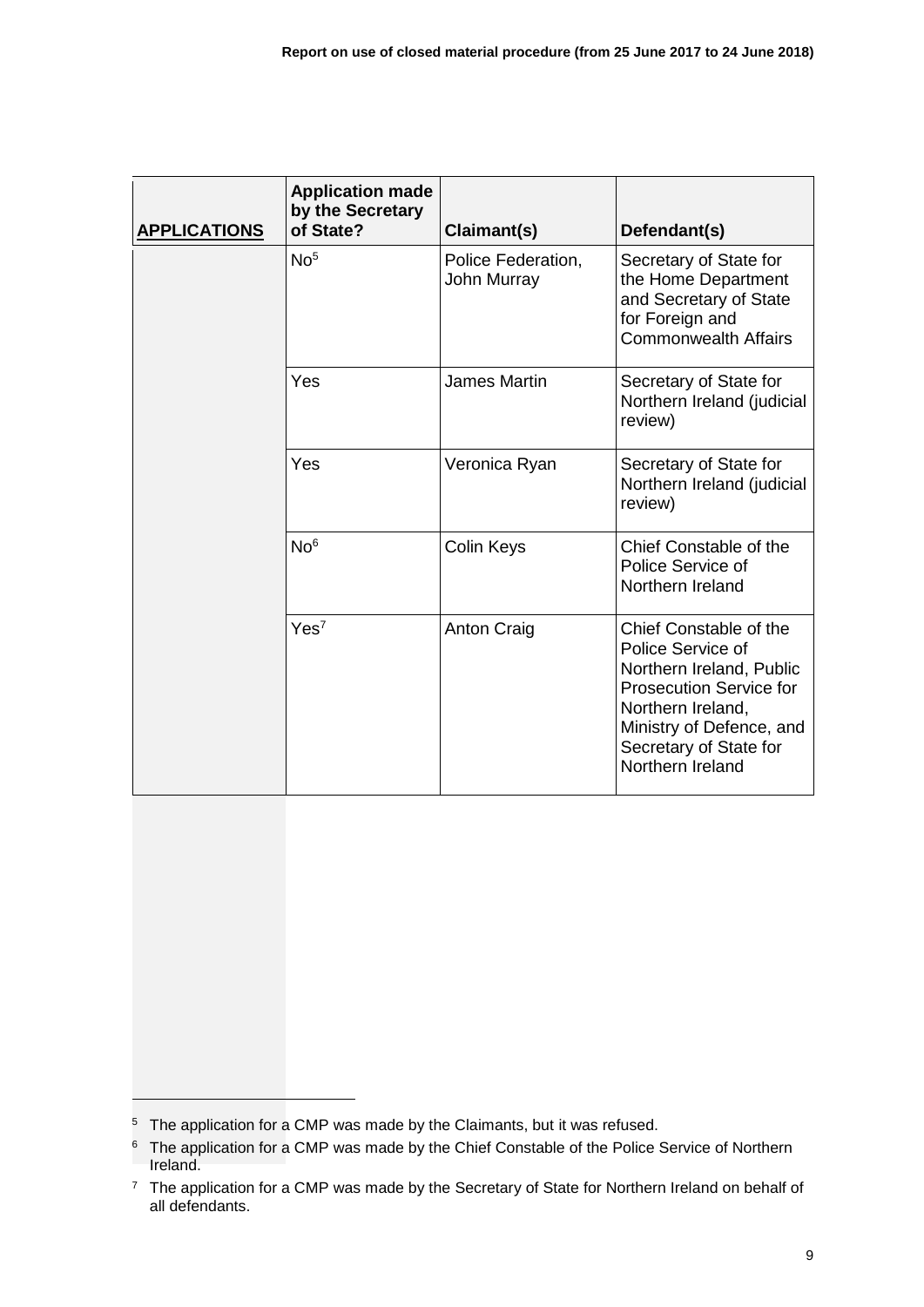| <b>DECLARATIONS</b>                                                                                     | Claimant(s)  | Defendant(s)                                                                                                                                          |
|---------------------------------------------------------------------------------------------------------|--------------|-------------------------------------------------------------------------------------------------------------------------------------------------------|
| Declarations that a<br>CMP application may<br>be made in<br>proceedings during the<br>reporting period. | Abdusalam    | Secretary of State for the Home<br>Department, Attorney General                                                                                       |
|                                                                                                         | <sub>B</sub> | Secretary of State for the Home<br>Department                                                                                                         |
|                                                                                                         | <b>ND</b>    | Secretary of State for the Home<br>Department                                                                                                         |
|                                                                                                         | <b>AS</b>    | Secretary of State for the Home<br>Department <sup>8</sup>                                                                                            |
|                                                                                                         | Belhaj       | Jack Straw, Sir Mark Allen, Secret<br>Intelligence Service, Security<br>Service, Attorney General, Foreign<br>and Commonwealth Office, Home<br>Office |

<sup>&</sup>lt;sup>8</sup> The judgment in this case was made on 13 July 2018 and will therefore be captured in next year's report.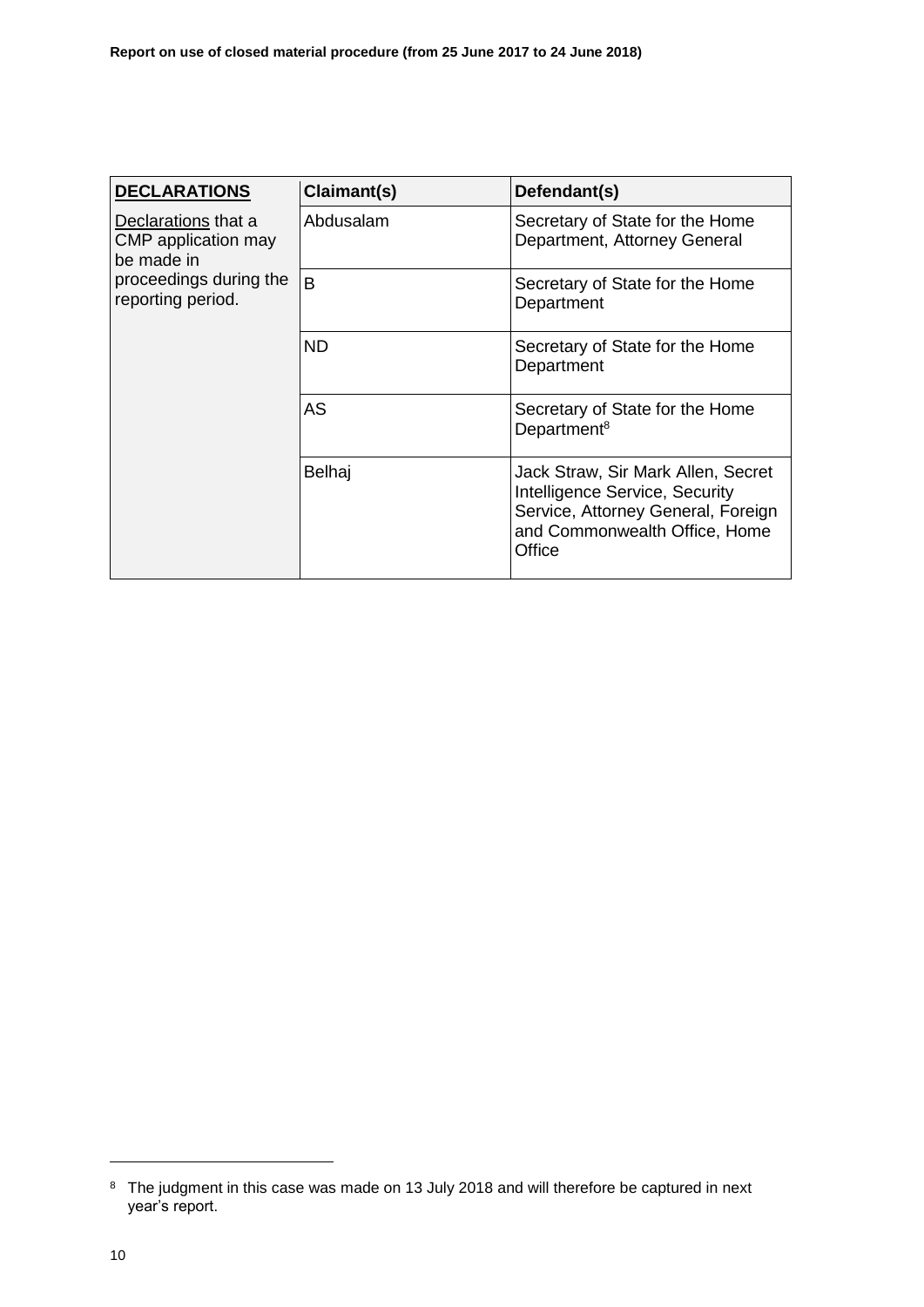| <b>FINAL JUDGMENTS</b>                                                                                                                                           | Claimant(s)                           | Defendant(s)                                                                                                                                                       |
|------------------------------------------------------------------------------------------------------------------------------------------------------------------|---------------------------------------|--------------------------------------------------------------------------------------------------------------------------------------------------------------------|
| <b>Final judgments</b><br>which are closed<br>judgments-                                                                                                         | None                                  |                                                                                                                                                                    |
| made regarding the<br>outcome of the<br>application for a CMP<br>under section 6 Justice<br>and Security Act 2013<br>proceedings during the<br>reporting period. |                                       |                                                                                                                                                                    |
| <b>Final judgments</b><br>which are NOT closed<br>judgments-                                                                                                     | Abdusalam                             | Secretary of State for the Home<br>Department, Attorney General                                                                                                    |
| made regarding the<br>outcome of the<br>application for a CMP<br>under section 6 Justice<br>and Security Act 2013<br>proceedings during the<br>reporting period. | Belhaj                                | Jack Straw, Sir Mark Allen, Secret<br>Intelligence Service, Security<br>Service, Attorney General, Foreign<br>and Commonwealth Office, Home<br>Office <sup>9</sup> |
| <b>Final judgments</b><br>which are closed<br>judgments-<br>made to determine<br>substantive<br>proceedings.                                                     | <b>Campaign Against Arms</b><br>Trade | Secretary of State for International<br>Trade (judicial review)                                                                                                    |
| <b>Final judgments</b><br>which are NOT closed                                                                                                                   | Roddy Logan                           | Police Service of Northern Ireland                                                                                                                                 |
| judgments-<br>made to determine<br>substantive<br>proceedings.                                                                                                   | W <sub>2</sub>                        | Secretary of State for the Home<br>Department                                                                                                                      |
|                                                                                                                                                                  | Campaign Against Arms<br>Trade        | Secretary of State for International<br>Trade (judicial review)                                                                                                    |

1

<sup>&</sup>lt;sup>9</sup> This case was settled so there was no final judgment to determine substantive proceedings.